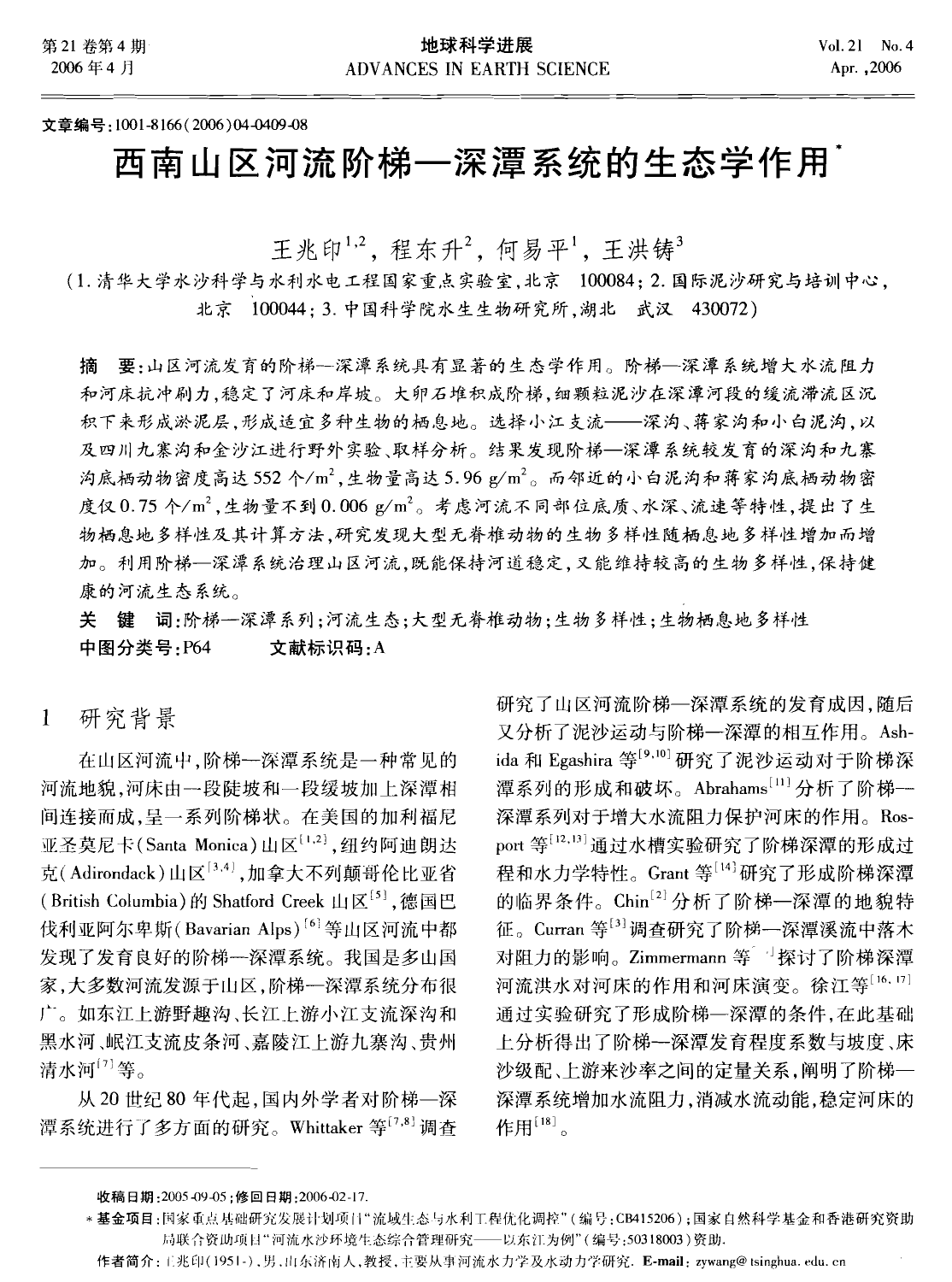阶梯--深潭系统增大阳力和河床抗冲刷力16]。 稳定了河床,从而稳定了岸坡,在一定的温度和降雨 条件下两岸可以发育良好的植被。细颗粒泥沙在深 潭河段的缓流区沉积下来形成淤泥层,阶梯和主流 河段河床由大小不同的卵石构成,这样的河流具有 多种生物适宜的栖息条件,因而生物多样性较高。

本文选择长江上游小江流域的3条支流 -- 深 沟、蒋家沟和小白泥沟,四川九寨沟和长江上游金沙 江的一个滞流区进行野外实验,分析了阶梯--深潭 系统在河流生态学上的作用,对比研究了河床结构 和底质组成对底栖动物的影响。

研究区特征  $\overline{2}$ 

阶梯一深潭系统按其成因和规模分成2类:一 类是山区河流两岸陡坡由于滑坡、泥石流或其它地 质作用将河道堵塞,其上游壅水成湖泊下面形成跌 水或瀑布。这种阶梯—深潭规模巨大,阶梯高度和 深潭的深度一般在几米到几十米。但是,这种阶 梯一深潭的形状和分布频率不规则。四川九寨沟就 是典型的例子。四川九寨沟属干嘉陵江流域白水河 支流,平均坡降约为4%,水流冲刷致使河床下切, 岸坡不稳,常发生泥石流、崩塌和滑坡。滑塌的石料 等堵塞沟床河道,蓄水成湖,从而形成了串珠状大小 不一的高山湖泊和瀑布。现在九寨沟已经发育成由 118 个高山湖泊、17 个瀑布群和许多急流和跌水形



 $(a)$ 

成的大型阶梯一深潭系统。其深潭段为高山湖泊, 深度最大达80 m,面积从几百平方米到90 万 m2 不 等:阶梯段为激流、跌水和瀑布,落差从几米到几十 米不等, 如图 1(a) 所示。

另一类是更为常见的山区小河中的阶梯---深潭 系统。这种阶梯--深潭系统比较规则,规模也较小, 阶梯高度和深潭深度一般都在几十厘米到几米。粗 大卵石和石块舂在一起形成阶梯段,水流通过阶梯 段时多为激流,阶梯下游形成深潭段。深潭段水深 流缓,细颗粒泥沙(包括粘土淤泥)在此沉积。王兆 印等[18] 的实验说明了这种阶梯一深潭的发育过程 和特征。每一个阶梯一深潭单元的长度,即由大卵 石构成的相邻两个阶梯之间的距离,称为单元长度。 许多研究结果说明单元长度 L 与河床坡度成反 比18.11。云南小江支流深沟位于东川市郊区,坡降为 10.5%, 过去由于开采铜矿破坏植被导致严重侵蚀, 常常发生泥石流。1976年采取重点治理措施后,深沟 上游来沙减少,在长期冲刷作用下逐渐发育出阶梯--深潭系列,大卵石和巨砾构成高 0.2~1 m 的阶梯,消 耗水流能量,稳定了河床,如图 1(b)所示。

水质分析表明, 这些河流采样点处的河水均达 到了1类、II 类国家水质标准,因此水质条件之间的 差异可以忽略。九寨沟、深沟和蒋家沟的含沙量都 为零,金沙江含沙量也接近干零,但是小白泥沟含沙 量高达21.7 kg/m3。5个采样点的基本情况如表1。



 $($ b $)$ 

图 1 瀑布和湖泊构成的大型阶梯—深潭系列(四川九寨沟);大卵石构成的山区溪流的 阶梯一深潭系列(云南东川小江支流深沟)

Fig. 1 Waterfall-lake step-pool system (Jiuzhai Creek, Sichuan Province); Boulders, cobbles and gravel step-pool system (Shengou Ravine, a tributary of the Xiaojiang River, Yunnan Province)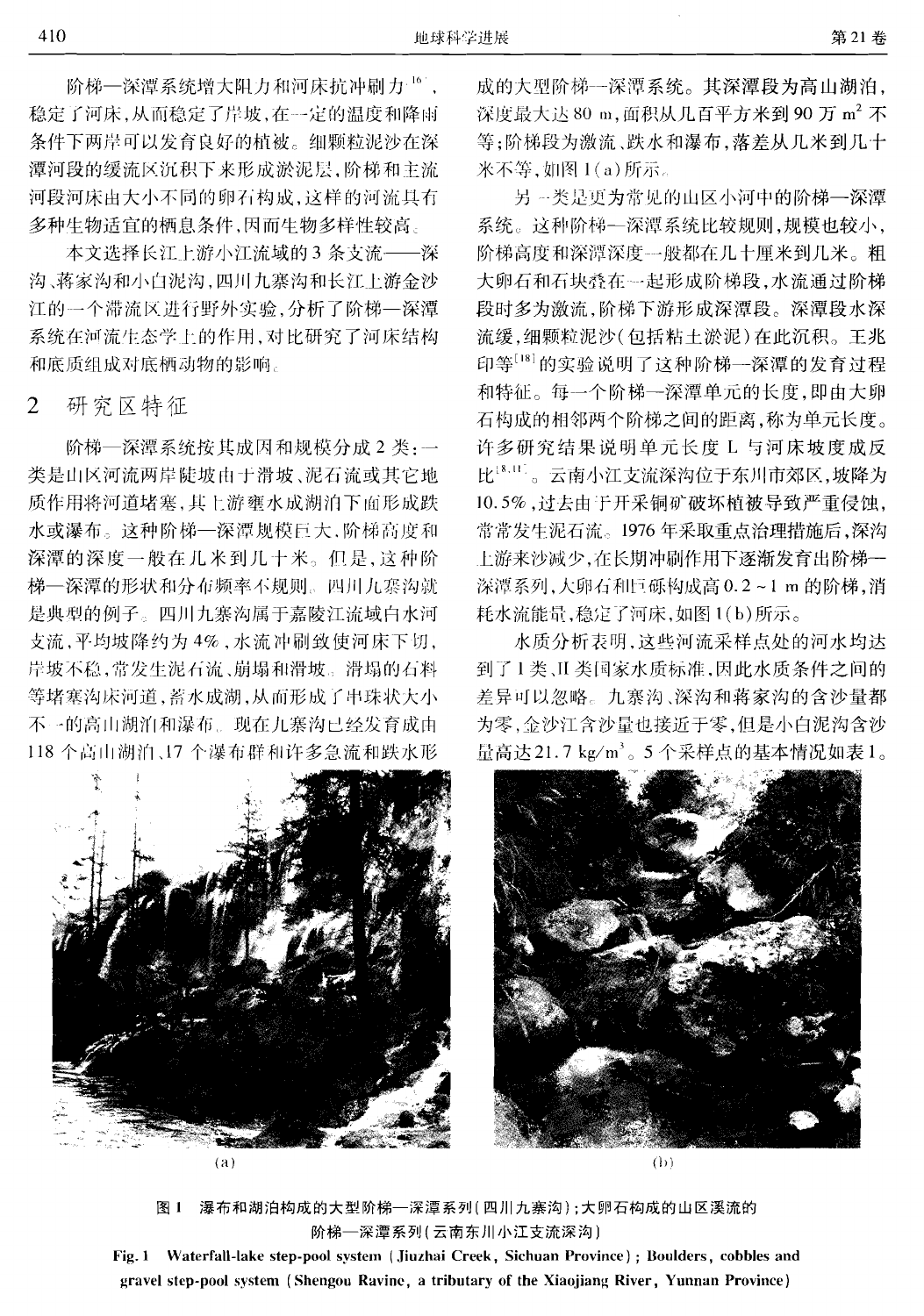小白泥沟和蒋家沟都是小江的支流,距离深沟 分别只有 8 km 和 17 km、这两个小流域侵蚀严重, 经常发生泥石流。虽然气候和原始河床组成与深沟 相似,但是完全没有发育阶梯--深潭系列,河势散乱



 $\alpha$ 

(图2)。金沙江坡降只有0.15%,没有阶梯一深潭 结构。而金沙江采样处位于小江入汇金沙江口上游 大约5 km 一个河边缓流区,此处河床质为卵石与沙 混合,卵石之间的空隙都被沙充填。



 $(h)$ 

图2 东川小江支流小白泥沟河势散乱,表层床沙由卵石和沙混合而成,没有阶梯一深潭结构; 小江支流蒋家沟枯水期表层河床由大小不同的砾石构成,没有阶梯--深潭结构,河势散乱 Fig. 2 No step-pool systems developing in the Xiaobaini ravine, a tributary of the Xiaojiang river: Jiangjia ravine, a tributary of the Xiaojiang river

| 采样点    | 采样时间                         | 位置                       | 天气状况 | 水温              | 河床结构以及河势    | 坡降J    |  |
|--------|------------------------------|--------------------------|------|-----------------|-------------|--------|--|
| 九寨沟    |                              | 33°18'50, 29"N           |      | $10^{\circ}$ C  | 大型阶梯--深潭系统; |        |  |
|        | 2005年5月12日                   | $104^{\circ}13'45.29''E$ | 天气晴朗 |                 | 河势稳定        | 0.042  |  |
| 东川     |                              | $26^{\circ}06'33.8''$ N  |      | $25^\circ$ C    | 典型阶梯--深潭系统; |        |  |
| 深沟     | 2005年5月14日                   | $103^{\circ}12'54.32''E$ | 天气晴朗 |                 | 河势稳定        | 0.105  |  |
| 东川     | $2005 \div 5$ J $\div 15$ il | 26°15'50.29"N            |      | $23\text{°C}$   | 无结构:        | 0.055  |  |
| 将家沟    |                              | 103°08'45.29"E           | 天气晴朗 |                 | 河势散乱,主流摆动   |        |  |
| 东川     | 2005年5月15日                   | $26^{\circ}05'45.54''N$  | 天气晴朗 | $25^{\circ}C$   | 无结构:        | 0.050  |  |
| 小白泥沟   |                              | $103^{\circ}08'29.24''E$ |      |                 | 河势散乱,主流摆动   |        |  |
| 金沙江绥流区 | 2005年5月16日                   | 26°31'59.48"N            | 天气晴朗 | $27\mathcal{X}$ | 沙波:         | 0.0015 |  |
|        |                              | 103°03'16.97"E           |      |                 | 河势基本稳定      |        |  |

表 1 典型河流底栖动物采样点的基本情况 Table 1 Characteristics of the rivers for benthic invertebrate sampling

采用现场采样、现场测定结合拍照分析的方法, 来确定床沙粒径组成。图 3 给出了蒋家沟、小白泥 沟、金沙江、深沟深潭段和深沟阶梯段采样点处表层 床沙级配,其中 D 为颗粒粒径, P( < D) 为河床表层 床沙中粒径小于 D 的颗粒百分比。小白泥沟和金 沙江都是粗沙和卵石的混合体,级配也比较接近。 由于沙粒充填了卵石的空隙,不利于底栖动物生存。 蒋家沟级配分布宽,从细沙到大石块都有,但以2~ 200 mm 的砾石为主体,各种颗粒混合在一起,也不 利于底栖动物的生存。深沟在30年前与蒋家沟相 似,现在由于阶梯--深潭发育,大石块和细颗粒分别 处于阶梯和深潭段,形成多样性的生物栖息地。

### 底栖动物测量及分析 3

目前普遍采用底栖动物作为指示物种群进行快 速生态评价<sup>19</sup>。因为:1厄底栖动物能反映当地生态 条件;②能反映短期环境变化的综合影响;③对生态 环境恶化能迅速响应;4采样比较容易;5底栖动物 是绝大部分鱼类的饵料;⑥底栖动物物种丰富,普遍 存在,在不同的生态环境条件下优势物种不同; ⑦一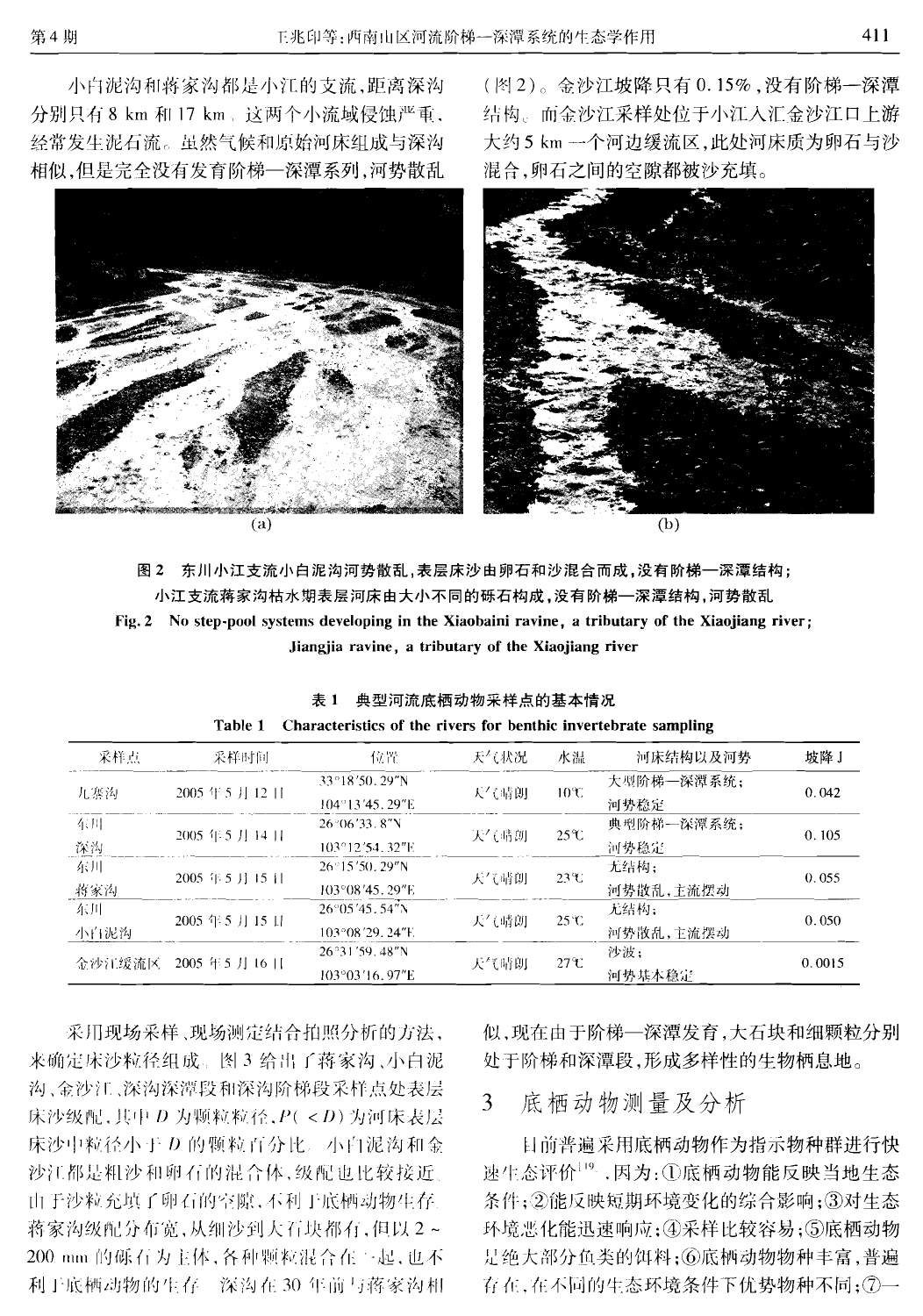





采用特制的底栖动物采样器在上述5条河流采 样,将活的底栖动物逐个挑选出来,结果发现不同河 流的底栖动物数量及物种组成差别极大。底栖动物 密度从 0 到 552 个/m<sup>2</sup>, 生物量从 0 到 5.96 g/m<sup>2</sup>。 九寨沟里生长着一些喜欢冷水高氧的毛翅目动物, 但是很少有小蚓类。深沟里生长着一些个体较大的 蜻蜓目幼虫、蜉蝣目和腹足纲动物。蒋家沟底栖动 物很少,在小白泥沟和金沙江采样点附近取样,没有 找到底栖动物。

采用香农一维纳多样性指数和优势度指数对河 流生态进行评价。香农一维纳多样性指数由下式 给出.

$$
H = -\sum_{i=1}^{T} P_i \ln P_i \tag{1}
$$

式中 H 为多样性指标, T 为样本所含有的物种种数, P.代表第i种个体数 n. 占所有物种总个体数 N 的比 例, 即 P = n /N。该式运用物种数量和物种相对丰 度的分布来反映群落的物种多样性。香农一维纳多 样性指数一般位于1.5~3.5之间的范围,很少超

过4<sup>[20]</sup>。香农一维纳多样性指数包含两层含义,第 一是物种的多样性,第二是物种的均匀程度。物种 的数目越多,均匀度越高,物种的多样性越高。

香农一维纳的均匀度指数为:

$$
E = H/H_{\text{max}} \tag{2}
$$

式中 E 为均匀度(0~1): H 为多样性指标: H\_\_\_ 为最大多样性。设群落中物种总数为T. 当所有种 都以相同比例(1/T)存在时,将有最大的多样性,即  $H_{\text{max}} = \ln T_{\odot}$ 

香农一维纳的优势度指数定义为:

$$
D_s = \ln T + \sum_{i=1}^{n} P_i \ln P_i \tag{3}
$$

式中 D. 为优势度,代表群落中占统治地位的物种密 度及优势程度。物种数愈多,优势物种愈突出,优势 度愈高。

表2给出了上述5条河流不同河床结构底栖动 物采样分析结果。在条件允许的情况下,底栖动物 采样面积为1 m2, 但根据采样点的实际情况有所调 整,如在九寨沟中,由于受到采样条件的限制,采样 面积较小:而在蒋家沟、小白泥沟和金沙江的采样 点,底栖动物很少或没有,为减少采样误差,采样面 积都较大。九寨沟底栖动物只鉴定到目,其中端足 目蜻蜓目毛翅目和双翅目动物可能不止一科,此处 假设为一科,这样计算出来的生物多样性指数可能 偏小。深沟生物多样性计算中也假设蜉蝣目、蜻蜓 目和毛翅目下动物为单一科。另外样本中有198个 体形细小的动物个体未鉴别出来, 这198个动物个 体的总重量不到 0.01 g。在生物多样性计算中没有 考虑这198个体形细小的动物,这样也会使计算出 的多样性指数有所降低。显然,九寨沟和深沟这样 发育阶梯一深潭结构的河流底栖动物密度比临近的 具有同样气候水文条件但是不发育阶梯一深潭的蒋 家沟高出600~1000倍,生物多样性指数也大得 多。这是由于阶梯一深潭创造了多样性的生物栖息 地的缘故。

| 表 2 不同河床结构底栖动物采样分析结果                                  |
|-------------------------------------------------------|
| Toble 2. Analysis of the benthic invertebrate samples |

| ------<br>$\cdots$ |                  |      |        |                                |                    |        |        |        |  |
|--------------------|------------------|------|--------|--------------------------------|--------------------|--------|--------|--------|--|
| 采样点                | 采样河床面积           | 底栖动物 | 底栖动物   | 底栖动物密度                         | 单位面积               | 物种优势度  | 均匀度    | 生物多性   |  |
|                    | m <sup>2</sup>   | 个数   | 生物量(g) | $\left(\frac{\pi}{m^2}\right)$ | 生物量 $(\alpha/m^2)$ | 指数     | 指数     | н      |  |
| 九寨沟                | 0.33             | 182  | .5690  | 552                            | 4.7545             | 1.2093 | 0.5893 | 1.7351 |  |
| 深沟                 | .00 <sub>1</sub> | 398  | 5.9530 | 398                            | 5.9526             | 1.4310 | 0.5706 | 1.9012 |  |
| 蒋家沟                | 12.00            | 9    | 0.0705 | 0.75                           | 0.0059             | 0.9303 | 0.5526 | 1.1491 |  |
| 小白泥沟               | 10.00            |      |        |                                | $_{0}$             |        |        | 0      |  |
| 金沙江                | 10.00            |      |        |                                |                    |        |        | 0      |  |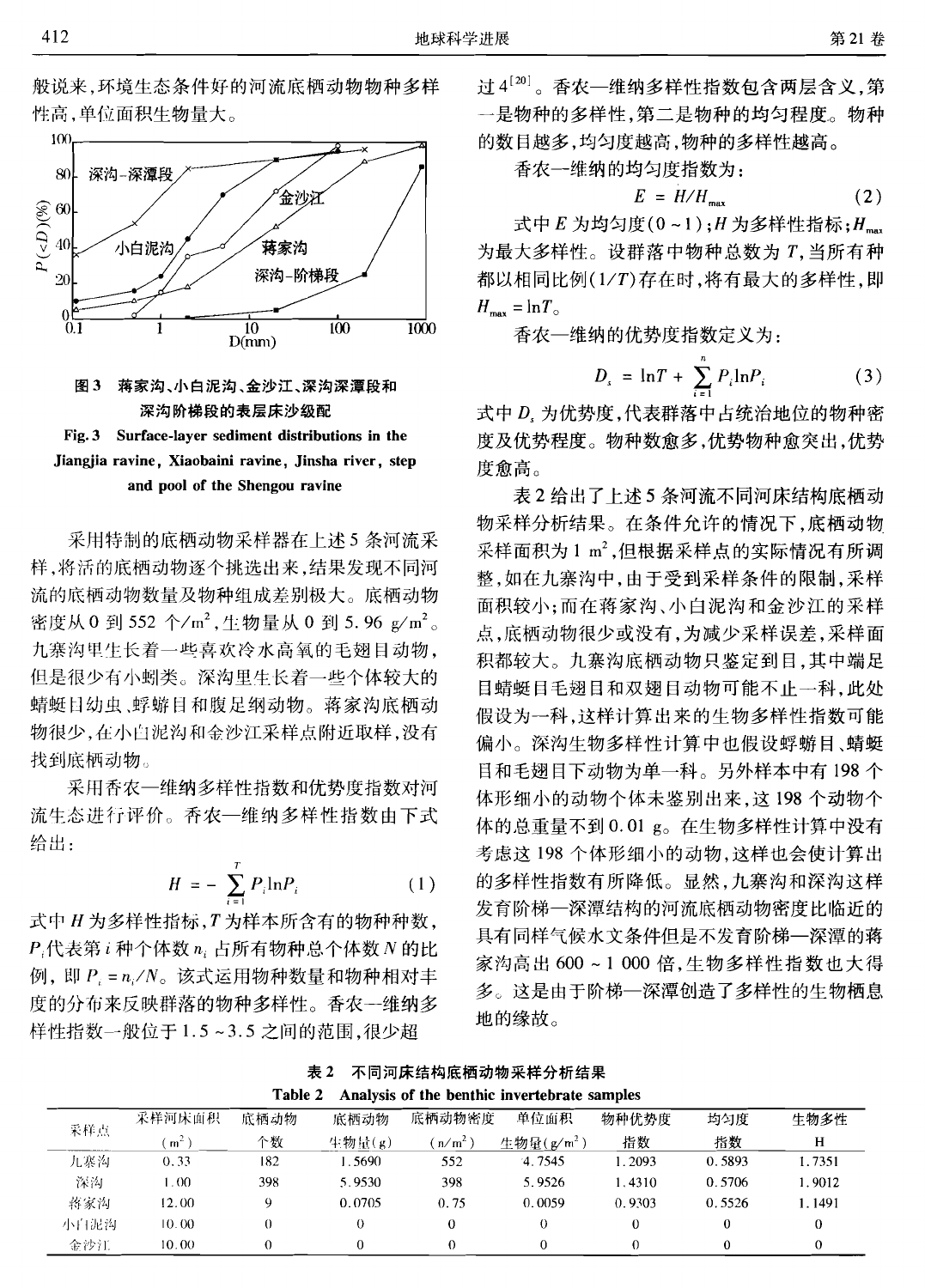#### 河流生物栖息地的多样性  $\overline{4}$

许多学者提出了生物栖息地评价方法。在20 世纪 80年代,美国鱼和野生动物服务局(US Fish and Wildlife Service)发布了生物栖息地适应指数模 型(Habitat Suitability Index Model)<sup>[21,22]</sup>。基本概念 是:1任一河流都具有一定的承载野生动物生存和 繁衍的能力; ②这个能力的大小决定于河流的物理 化学条件。对于一个目标物种,例如鲑鱼,它所适宜 的最佳流速大约为 1 m/s, 适应度指数 HIS 在流速 为1 m/s 时取为1,随着流速增大或减小 HIS 都降 低,根据实测流速可以计算出栖息地的适应度指数 HIS, 其值介于 0~1。对于影响目标物种的其它物 理变量,如河床底质、水深、水质同样可以算出 HIS 值。在此基础上发展起来生物栖息地模拟系统 PHABSIM<sup>[23]</sup>。该模型将河流分成片段,对每一片段 根据其物理条件算出 HIS 值,由此评价河流生物栖 息地。但是这种评价只是以一个目标物种为标准, 在分析生物栖息地条件对整个河流生态和生物多样 性的影响方面存在一定的局限性。

影响底栖动物的主要物理条件,即生物栖息地 条件是河床底质、水深和流速。不同物理条件支持 不同的生物群,多样性的生物栖息地支持多样性的 生物群。为此我们引入生物栖息地多样性指数 H<sub>n</sub>, 代表测量地点附近周围水域的底栖动物的栖息地的 多样性,由下式给出:

$$
H_D = N_h N_e \sum_i \alpha_i \tag{4}
$$

式中 N 和 N 分别为水深多样性数和流速多样性数。

将水深范围为0~0.1 m、0.1~1 m 和 >1 m 分 别定义为浅水、中水和深水。如果上述3种水深的 面积都不小于水域面积的 $1/10$ ,则 $N_h = 3$ ;如果只有 浅水和中水两个水深范围的面积不小于水域面积的  $1/10$ ,则  $N<sub>k</sub> = 2$ ;以此类推。

将流速范围为0~0.3 m/s,0.3~1 m/s 和>1 m/s 分别定义为缓流、低流速和高流速。如果一个 水域中上述3种流速的面积都不小于水域面积的  $1/10$ ,则 $N_{\nu} = 3$ ;如果只有两个流速范围,如缓流和 低流速区的面积不小于水域面积的 1/10,则 N = 2; 以此类推。

如果河床底质为大卵石,水从卵石上方和孔隙 间流过,从而形成多样性的生存空间,所以大卵石代 表较高的生物栖息地多样性。水草也可以造成水流 和营养水平不同的多样空间。淤泥为底栖动物提供 了可塑性的空间,许多底栖动物生活在淤泥里,但是 能在淤泥中生存的物种比生活在卵石中的少。砾石 的棱角使得水流在空隙间的流动不畅,对底栖动物 的生存不如大卵石。细卵石孔隙小,稳定性也差,底 栖动物在其中生存的较少。颗粒比较均匀的沙一方 面空隙太小,底栖动物无法在其中生活,另一方面沙 质河床十分不稳定,经常发生冲刷和淤积,是最不利 于底栖动物的河床底质。在野外观测到,原来底栖 动物比较丰富的淤泥质河床在洪水时覆盖了一层 沙,结果所有的底栖动物都死亡了。用α代表底质 对生物栖息地多样性的影响,取值见表3。

表 3 不同河床底质的 α值 Table 3  $\alpha$ values for the riverbed materials

| ------ |                 |    |                 |           |                  |                      |               |  |  |
|--------|-----------------|----|-----------------|-----------|------------------|----------------------|---------------|--|--|
| 底质     | <b>大卵石 ,大石块</b> | 水草 | 粘土淤泥            | 砾石        | 细卵石              | 粉沙                   |               |  |  |
|        | $>20$ mm $)$    |    | $< 0.02$ mm $)$ | $>20$ mm) | $(2 - 20$ mm $)$ | $(0.02 \sim 0.2$ mm) | $(0.2 - 2mm)$ |  |  |
|        |                 |    |                 |           |                  |                      |               |  |  |

当某种河床底质所占面积不小于水域面积的 1/10时,就要在生物栖息地的计算中加以考虑。但 是,如果2种以上的河床物质混合在一起,只能按照 较小的 α 值计算, 例如大卵石孔隙中全是淤泥, 按 淤泥质河床计算。再如,沙充填于卵石孔隙中,按沙 质河床计算。只有当不同底质分布在不同部位,如 卵石在阶梯段,淤泥在深潭段,不同的底栖动物都可 以有适宜的环境,才能按两种底质计算。

如果一个水域中底质分别为大卵石、水草和淤

泥的面积都不小于水域面积的  $1/10$ ,则 $\sum \alpha_i = 6 + 5$ 

 $+4 = 15$ ; 如果水域中底质都是沙, 则 $\sum \alpha_i = 1$ ; 以此 类推。显然,底质的种类和多样性是底栖动物的主 要影响因素。也有人对底质的细观结构进行过研 究,如底质表面光滑度和附着藻层对底栖动物多样 性的影响[25],结果发现底质表面光滑度对底栖动物 没有多大影响,而附着藻层仅能在短时间内增加底 栖动物。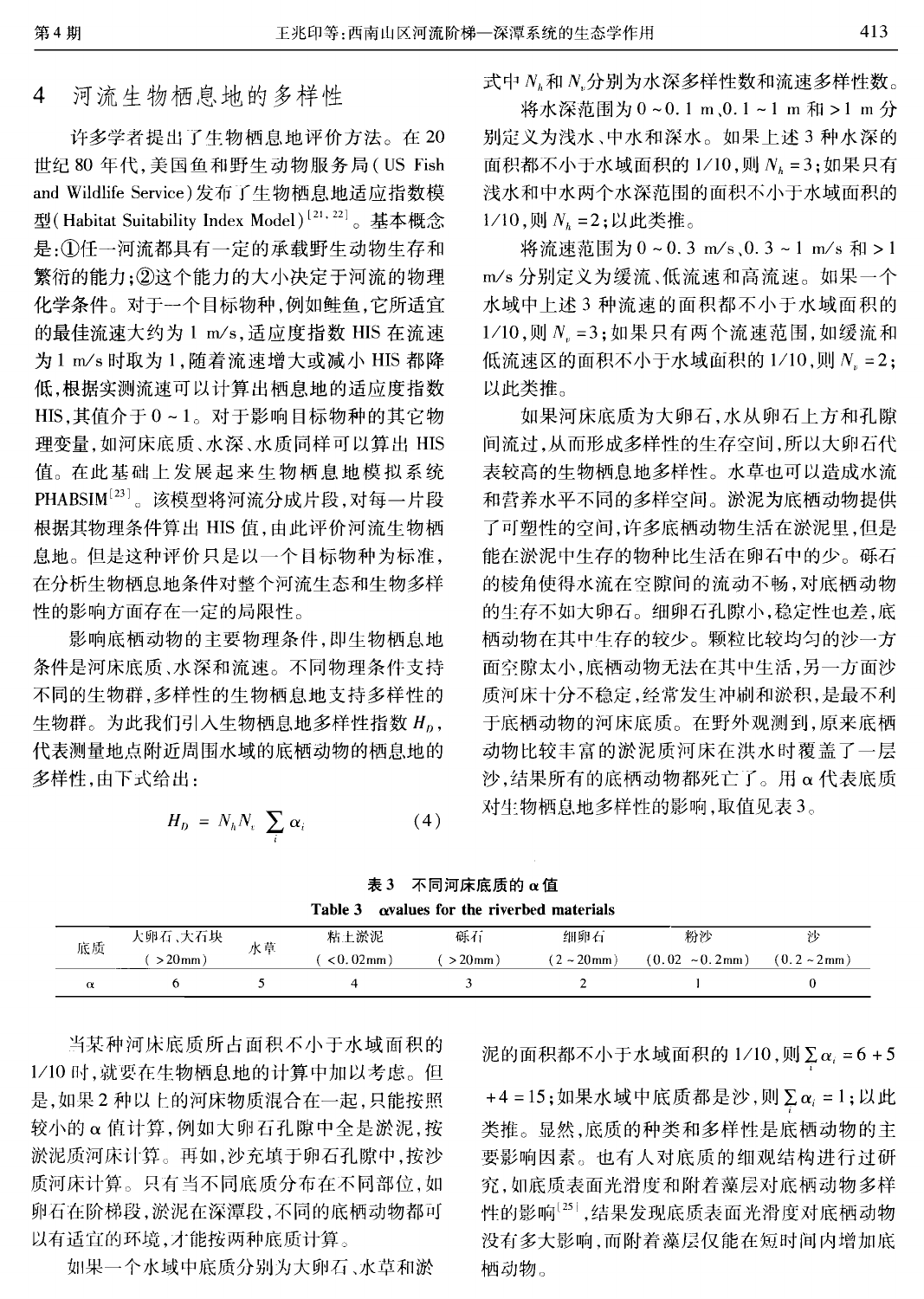利用以上计算方法和公式(4)以及表4中5条 河流采样点的物理条件计算出生物栖息地的多样性 指数 H<sub>0</sub>,结果列入表 4,其中小白泥沟和金沙江底 质都是卵石和沙的混合物,但是沙充填了所有的卵 石空隙,所以底质按沙质河床计算。图 4 给出了生 物多样性与生物栖息地的多样性的相互关系曲线。

显然,生物栖息地的多样性指数越高,生物多样性指 数就越大。应该指出,上述关系采用的生物多样性 指数实测数据是在物种分类只到目的基础上做出 的,得出的生物多样性指数偏低一些。但是足以证 明底栖动物多样性随着生物栖息地的多样性指数增 大而增大的规律性。

表 4 河流生物栖息地多样性参数表 Table 4 Parameters of habitat diversity

| 采样点        | 非洪水期水<br>深范围(m)         | $N_k$ (水深<br>多样性) | 非洪水期流<br>速范围(m/s)       | N,(流速多<br>样性数) | 河床质                            | $\sum \alpha_i$ ( $i\overline{v}$ )<br>床底质) | $H_D$    |
|------------|-------------------------|-------------------|-------------------------|----------------|--------------------------------|---------------------------------------------|----------|
| 九寨沟        | 阶梯段:0.1~1:<br>深潭段:1~80  | $\overline{2}$    | 阶梯段:1~4;<br>深潭段:0~0.3   | $\overline{2}$ | 阶梯段:巨石和大卵石;<br>深潭段:水草、卵石       | $\mathbf{11}$                               | 44       |
| 东川深沟       | 阶梯段:0.1~0.3:<br>深潭段:0~1 | $\overline{2}$    | 阶梯段:0.6~1:<br>深潭段:0~0.3 | $\mathbf{2}$   | 阶梯段:大卵石:<br>深潭段:淤泥、卵石、水草       | 15                                          | 60       |
| 东川落<br>家沟  | $0 \sim 0.3$            |                   | $0 - 1.4$               | 3              | 大小不等砾石,多数长度10<br>$\sim$ 200 mm | 6                                           | 18       |
| 东川小<br>白泥沟 | $0 \sim 0.1$            |                   | $0 - 1.0$               | 1              | 沙和砾石的混合体,砾石之<br>间的空隙被沙充填       | $\mathbf 0$                                 | $\Omega$ |
| 金沙江<br>缓流区 | $0.1 - 1$               | 3                 | $0 - 1.0$               | 1              | 沙和卵石的混合体,卵石之<br>间的空隙被沙充填       | $\bf{0}$                                    | $\Omega$ |





当然,影响生物多样性的不仅仅是生物栖息地 的物理条件,水温和水质也是重要因素。一般来说, 水质的恶化总是使得生物多样性降低。低温水域生 长的底栖动物群与高温水域的不同,但是同一个水 域,水温差别不大,所以在局部河段生物栖息地多样 性指数中不考虑水温差别。如果研究整个流域的生 物栖息地的多样性,必须考虑上中下游气候差别,不 同河段水温以及水温变化幅度的差别造成的生物栖 息地的多样性,这已经超出了本文的范畴。

从以上研究结果可以看出,阶梯一深潭系统在 生态学上具有特殊意义。阶梯一深潭系统的发育一 方面受到水流泥沙流域植被的影响,另一方面又反 过来改变水流状态、泥沙分布、河床底质、河边植被 发育,改变了生物栖息地和水生物的生态条件。阶 梯一深潭水流中存在强紊流,使水体内部温度和氧 气分布均匀,给许多生物提供了良好的生存条件。 阶梯一深潭创造了不同底质、不同流速、不同深浅的 水生物栖息地和产卵地,不仅较大的两栖动物和水 生物可以在此生存,幼小的生物也可找到躲避捕食 动物和急流的地方。多样性的栖息地有利于保持较 高的生物多样性,防止单个物种密度偏高。水流通 过阶梯时卷吸进大量空气气泡,使水中溶解氧含量 增加,提高了水流降解污染物的能力。具有阶梯--深潭系统的山区河流具有健康的生态环境,并且有 较高的天然生态环境的稳定性。一些国家已经开始 利用阶梯—深潭系统对山区河流进行治理[25]。国 内对阶梯一深潭系统的研究较晚,但是随着人们对 阶梯一深潭认识的逐步深入,它将成为中国河流研 究的重要课题[26]。本文建议采用阶梯一深潭作为 治理山区河流方略,将大石块按一定间隔堆放在下 切河床上,逐渐发育出阶梯一深潭系列,达到稳定河 床,恢复河流健康和提高生物多样性的目的。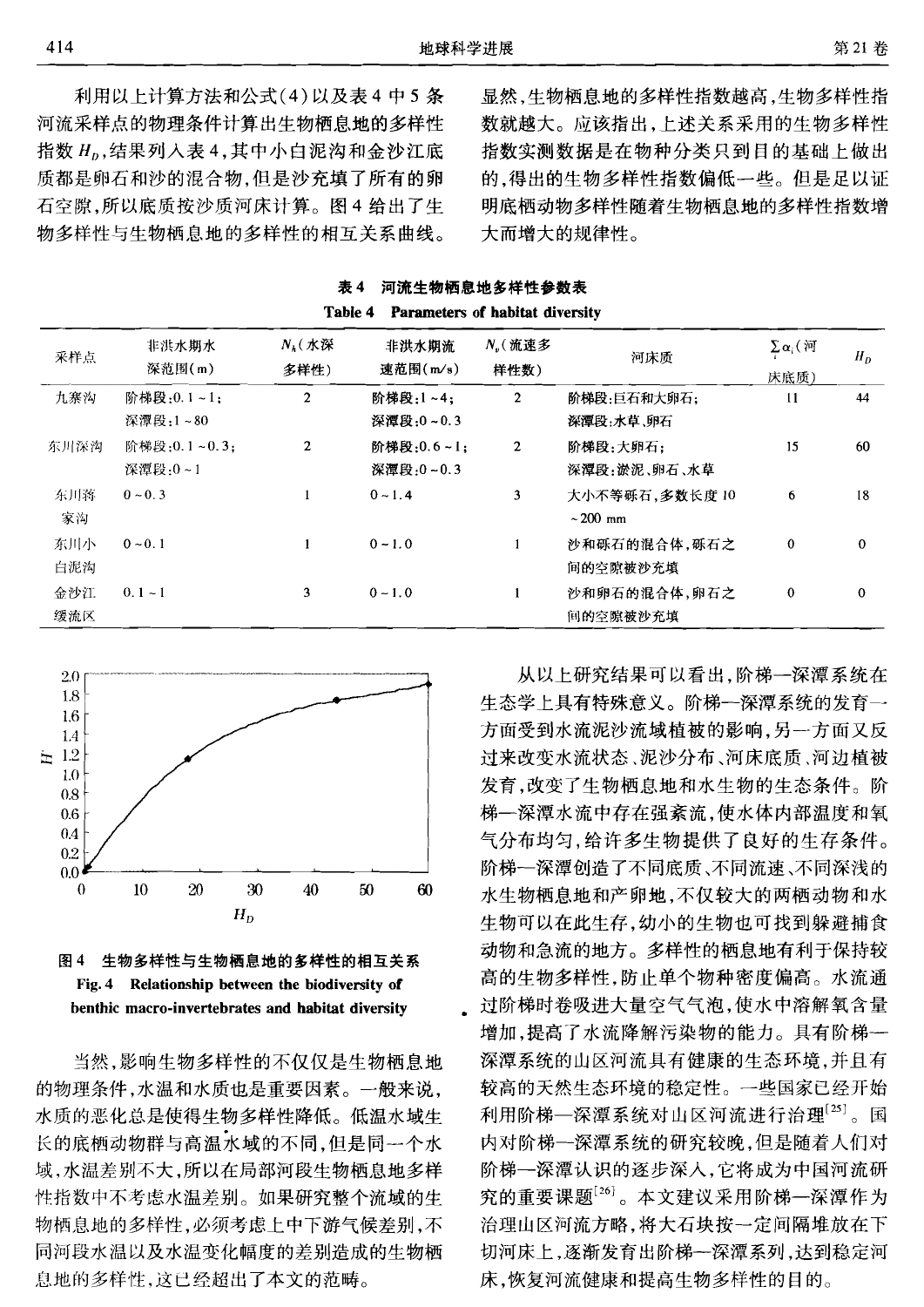#### 5 结 is

山区河流阶梯一深潭系统按其成因和规模分成 2类:一类为大型阶梯一深潭系统,是在滑坡、泥石 流作用下堵塞河道形成的串珠状高山湖泊和瀑布 群。另一类为典型的山区小河的阶梯--深潭系统, 是水流冲刷河床下切过程中粗大卵石叠在一起形成 阶梯段,水流冲刷下游形成深潭段的结构。

研究发现阶梯一深潭系统形成适宜多种生物的 栖息地,具有很高的生物栖息地多样性。野外实验 和取样分析发现发育阶梯一深潭系列的深沟和九寨 沟底栖动物密度高达 552 个/m2, 生物量高达5.96 g/m2。而邻近的小白泥沟和蒋家沟底栖动物密度 仅仅 0.75个/m<sup>2</sup>,生物量不到 0.006 g/m<sup>2</sup>。

本文考虑河流不同部位底质、水深、流速的差别 适应不同的底栖动物,提出生物栖息地的多样性及 其计算方法。生物栖息地的多样性越高,生物多样 性越高。因此,利用阶梯--深潭系统治理山区河流, 既能保持河道稳定,又能维持较高的生物多样性,保 持健康的河流生态系统。

致谢:中国科学院成都山地灾害与环境研究所 柳素清教授级高工和康志成教授级高工为野外考察 提供了指导和帮助,特此致谢。

## 参考文献(References):

- $\lceil 1 \rceil$  Anne Chin. The morphologic structure of step pool in mountain streams[J]. Geomorphology, 1999, 27: 191-204.
- $\lceil 2 \rceil$ Anne Chin. The periodic nature of step-pool mountain streams [J] American Journal of science, 2002, 302: 144-167.
- [3] Curran Janet H, Wohl Ellen E. Large woody debris and flow resistance in step-pool channels, Cascade Range, Washington [J]. Geomorphology 2003,  $51(1 - 3)$ , 141-157.
- [4] William A MacFarlane, Ellen Wohl. The Influence of step compostition on step geometry and flow resistance in step-pool streams of the Washington Cascades [Z]. Water Resources Research, 2002.
- [5] Andre Zimmermann, Michael Church. Channel morphology, gradient profiles and bed stresses during flood in a step-pool channel [J]. Geomorphology, 2001, 40:311-327.
- [6] Ergenzinger P. River bed adjustment in a step-pool system lainbach, upper Bavaria<sup>[C]</sup>//Thorne CR, Bathurst JC, Hey RD, eds. Sediment Transport in Gravel-bed Rivers. Wiley, Chichester, Dynamics of Gravel-bed Rivers, 1992;415-430.
- $17$ Whittaker J G, Martin N R Jaeggi. Origin of Step-Pool System in Mountain Streams [R]. ASCE, HY6, 1982:758-773.
- $8<sub>1</sub>$ Whittaker J G. Sediment transport in step-pool streams [C] //

Thorne C R, Bathurst J C, Hey R D, eds. Sediment Transport in Gravel-bed Rivers. Wiley, Chichester, 1987;545-579.

- [9] Ashida K, Egashira S, Kamezaki N. Mechanics of sediment transportation in the production and destruction processes of step-pool morphology [J]. Disaster Prevention Research Institute Annuals, 1987, (20B-2): 493-506.
- [10] Egashira S. Ashida K. Roles of Step-pool Systems in Mountain streams  $\lceil R \rceil$ . 6th Congress Asian and Pacific Regional Division. IAMR, 1988-29-36.
- $[11]$ Abrahams A D, Li G, Atkinson J F. Step-pool stream: Adjustment to maximum flow resistance [ J ]. Water Resoure Research, 1995, 31(10): 2 593-2 602.
- $[12]$ Michael Rosport, Andreas Dittrich. Step Pool Formation and Stability-A Flume Study [R]. The Sixth International Symposium on River Sedimentation, 1995:525-533.
- $[13]$ Michael Rosport. Hydraulics of steep mountain streams [J]. International journal of sediment research, 1997, 12(3): 99-108.
- $[14]$ Grant G, Swanson F J, Wolman M G. Pattern and origin of stepped-bed morphology in high-gradient streams, western Cascades, Oregon[J]. Geological Society of America Bulletin, 1990, 102:340-352.
- $\lceil 15 \rceil$ Andre Zimmermann, Michael Church. Channel morphology, gradient profiles and bed stresses during flood in a step-pool channel [J]. Geomorphology, 2001, 40: 311-327.
- $[16]$ Xu Jiang, Wang Zhaoyin. The formative mechanism of step-pool system and its role in bed stabilization of mountain stream [J]. Journal of Sediment Research, 2003, (5):21-27. 「徐江, 王兆 印. 山区河流阶梯一深潭的发育及其稳定河床的作用[J]. 泥 沙研究, 2003, (5): 21-27.]
- $\lceil 17 \rceil$ Xu jiang, Wang Zhaoyin. Formation and mechanism of step-pool system [J]. Journal of Hydraulic Engineering 2004,  $(10)$ : 48-55. [徐江, 王兆印. 阶梯一深潭的形成及作用机理[J]. 水 利学报, 2004, (10):48-55.
- $[18]$ Zhaoyin Wang, Jiang Xu, Changzhi Li. Development of steppool sequence and its effects in resistance and stream bed stability [J]. International Journal of Sediment Research, 2004, 19(3):  $161 - 171.$
- [19] Plafkin J L, Barbour M T, Porter K D, et al. Rapid Bioassessment Protocols for Use in Streams and Rivers [R]. EPA444/ 4-89-001. U.S. Environmental Protection Agency, Washington DC.1989.
- $\lceil 20 \rceil$ Hobart and Willian Smith Colleges. Java Components for Mathematics[EB/OL]. http://math. hws. edu/javamath/ryan/DiversityTest. html, 2001.
- $\lceil 21 \rceil$ United States Fish and Wildlife Service (USFWS). Standards for the Development of Habitat Suitability Index Models (ESM 103) [R]. US Department of the Interior, Fish and Wildlife Service, Washington DC 1981.
- Schamberger M, Farmer A H, Terrell J W. Habitat Suitability  $[22]$ Index Models: Introduction. FWS/OBS-82/10. U.S Department of the Interior [R]. US Fish and Wildlife Service, Washington DC, 1982.